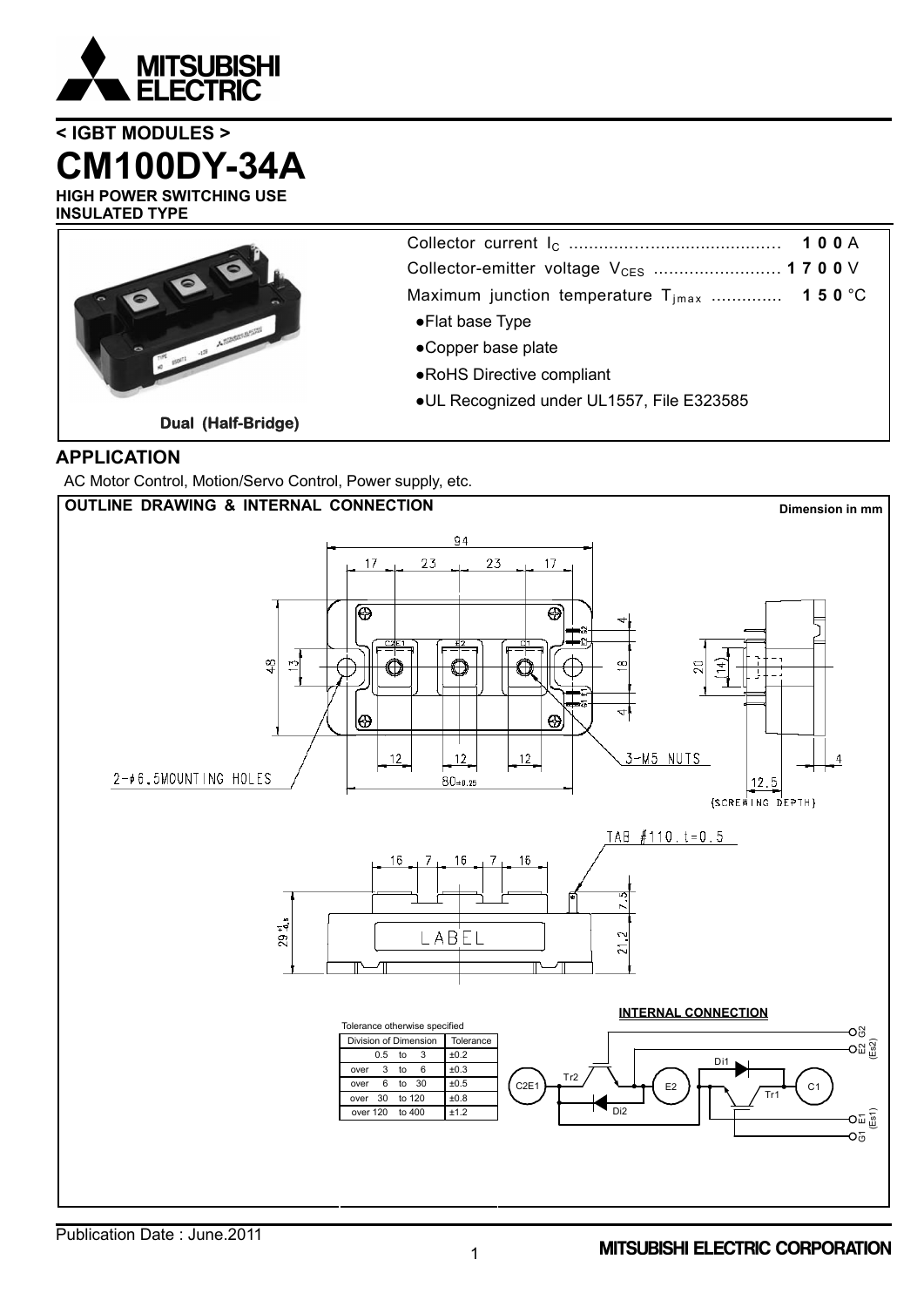### **ABSOLUTE MAXIMUM RATINGS (Tj=25 °C, unless otherwise specified)**

| Symbol                      | <b>Item</b>               | Conditions                                      | Rating          | Unit         |
|-----------------------------|---------------------------|-------------------------------------------------|-----------------|--------------|
| $V_{CES}$                   | Collector-emitter voltage | G-E short-circuited                             | 1700            |              |
| $\mathsf{V}_{\mathsf{GES}}$ | Gate-emitter voltage      | C-E short-circuited                             | ±20             |              |
| Ic.                         | Collector current         | (Note.2, 4)<br>DC, $T_c = 108 °C$               | 100             |              |
| <b>I</b> CRM                |                           | (Note.3)<br>Pulse, Repetitive                   | 200             | A            |
| $P_{\text{tot}}$            | Total power dissipation   | (Note.2, 4)<br>$T_c$ =25 °C                     | 960             | W            |
| (Note.1)<br>ΙF              | <b>Emitter current</b>    | (Note.2, 4)<br>$T_c = 25$ °C                    | 100             |              |
| (Note.1)<br><b>ERM</b>      |                           | (Note.3)<br>Pulse, Repetitive                   | 200             | A            |
|                             | Junction temperature      |                                                 | $-40 - +150$    | °C           |
| $T_{\text{stg}}$            | Storage temperature       |                                                 | $-40 \sim +125$ |              |
| $V_{iso1}$                  | Isolation voltage         | Terminals to base plate, RMS, f=60 Hz, AC 1 min | 3500            | $\mathsf{V}$ |

### **ELECTRICAL CHARACTERISTICS (Tj=25 °C, unless otherwise specified)**

| Symbol                                  | Item                                 | Limits<br>Conditions<br>Min.<br>Typ.                                    |                |                          | Unit                     |                          |        |
|-----------------------------------------|--------------------------------------|-------------------------------------------------------------------------|----------------|--------------------------|--------------------------|--------------------------|--------|
|                                         |                                      |                                                                         |                |                          |                          | Max.                     |        |
| $I_{CES}$                               | Collector-emitter cut-off current    | $V_{CE} = V_{CES}$ , G-E short-circuited                                |                |                          |                          | 1.0                      | mA     |
| $I_{\texttt{GES}}$                      | Gate-emitter leakage current         | $V_{GE} = V_{GES}$ , C-E short-circuited                                |                | $\overline{\phantom{a}}$ |                          | 2.0                      | μA     |
| $\mathsf{V}_{\mathsf{GE}(\mathsf{th})}$ | Gate-emitter threshold voltage       | $I_c$ =10 mA, $V_{CE}$ =10 V                                            |                | 5.5                      | 7.0                      | 8.5                      | $\vee$ |
|                                         |                                      | $I_C$ =100 A (Note.5),                                                  | $T_i = 25 °C$  |                          | 2.2                      | 2.8                      | $\vee$ |
| $V_{CEsat}$                             | Collector-emitter saturation voltage | $V_{GE}$ =15 V                                                          | $T_i = 125$ °C | $\overline{\phantom{a}}$ | 2.45                     | $\overline{\phantom{a}}$ |        |
| $C_{\text{ies}}$                        | Input capacitance                    |                                                                         |                | $\overline{\phantom{0}}$ | $\overline{a}$           | 24.7                     |        |
| $C_{oes}$                               | Output capacitance                   | $V_{CF}$ =10 V, G-E short-circuited                                     |                |                          |                          | 2.8                      | nF     |
| $C_{res}$                               | Reverse transfer capacitance         |                                                                         |                | $\overline{a}$           | $\overline{a}$           | 0.53                     |        |
| $Q_{G}$                                 | Gate charge                          | $V_{CC}$ =1000 V, I <sub>C</sub> =100 A, V <sub>GE</sub> =15 V          |                | $\overline{\phantom{a}}$ | 670                      |                          | nC     |
| $t_{d(on)}$                             | Turn-on delay time                   | $V_{\text{cc}}$ =1000 V, I <sub>C</sub> =100 A, V <sub>GF</sub> =±15 V, |                | $\overline{\phantom{a}}$ | $\overline{\phantom{a}}$ | 200                      | ns     |
| $t_{r}$                                 | Rise time                            |                                                                         |                | $\overline{\phantom{a}}$ | $\overline{\phantom{0}}$ | 150                      |        |
| $t_{d(\text{off})}$                     | Turn-off delay time                  | $RG=4.8 \Omega$ , Inductive load                                        |                | $\overline{\phantom{a}}$ | $\overline{\phantom{a}}$ | 550                      |        |
| $t_{f}$                                 | Fall time                            |                                                                         |                |                          | $\overline{\phantom{a}}$ | 350                      |        |
| $V_{EC}$ (Note.1)                       | Emitter-collector voltage            | $I_F$ =100 A $^{(Note.5)}$ , G-E short-circuited                        |                |                          | 2.3                      | 3.0                      | V      |
| (Note.1)<br>$t_{rr}$                    | Reverse recovery time                | $V_{\text{CC}}$ =1000 V, I <sub>E</sub> =100 A, V <sub>GE</sub> =±15 V, |                |                          | $\overline{\phantom{a}}$ | 300                      | ns     |
| $Q_{rr}$ (Note.1)                       | Reverse recovery charge              | $R_G = 4.8 \Omega$ , Inductive load                                     |                |                          | 10                       | $\overline{\phantom{a}}$ | μC     |
| $E_{on}$                                | Turn-on switching energy per pulse   | $V_{\text{CC}}$ =1000 V, I <sub>C</sub> =I <sub>E</sub> =100 A,         |                | $\overline{\phantom{a}}$ | 21.3                     | $\overline{\phantom{a}}$ |        |
| $E_{\text{off}}$                        | Turn-off switching energy per pulse  | $V_{GE}$ =±15 V, R <sub>G</sub> =4.8 Ω, T <sub>i</sub> =125 °C,         |                | $\overline{\phantom{0}}$ | 30                       | $\overline{\phantom{a}}$ | mJ     |
| $E_{rr}$ (Note.1)                       | Reverse recovery energy per pulse    | Inductive load                                                          |                | $\overline{\phantom{0}}$ | 33                       | $\overline{a}$           | mJ     |
| r <sub>g</sub>                          | Internal gate resistance             | Per switch, $T_c = 25$ °C                                               |                |                          | 0                        | $\overline{\phantom{a}}$ | Ω      |

### **THERMAL RESISTANCE CHARACTERISTICS**

| Symbol         | Item                                   | Conditions                         | Limits |       |      | Unit |
|----------------|----------------------------------------|------------------------------------|--------|-------|------|------|
|                |                                        |                                    | Min.   | Typ.  | Max. |      |
| $R_{th(j-c)Q}$ | (Note.2)<br>Thermal resistance         | Junction to case, per IGBT         |        |       | 0.13 | K/W  |
| $R_{th(j-c)D}$ |                                        | Junction to case, per FWDi         |        |       | 0.21 | K/W  |
| $R_{th(c-s)}$  | (Note.2)<br>Contact thermal resistance | Case to heat sink, per 1/2 module, |        | 0.022 |      | K/kW |
|                |                                        | (Note.6)<br>Thermal grease applied |        |       |      |      |

#### **MECHANICAL CHARACTERISTICS**

| Symbol      | Item                   | Conditions                         |           | Limits |                          |        | Unit        |
|-------------|------------------------|------------------------------------|-----------|--------|--------------------------|--------|-------------|
|             |                        |                                    |           | Min.   | Typ.                     | Max.   |             |
| $M_{t}$     | Mounting torque        | Main terminals                     | M 5 screw | 2.5    | 3.0                      | 3.5    | $N \cdot m$ |
| $M_{\rm s}$ |                        | Mounting to heat sink              | M 6 screw | 3.5    | 4.0                      | 4.5    | $N \cdot m$ |
| m           | Weight                 |                                    |           |        | 310                      |        |             |
| $e_c$       | Flatness of base plate | (Note.7)<br>On the centerline X, Y |           | $-100$ | $\overline{\phantom{a}}$ | $+100$ | μm          |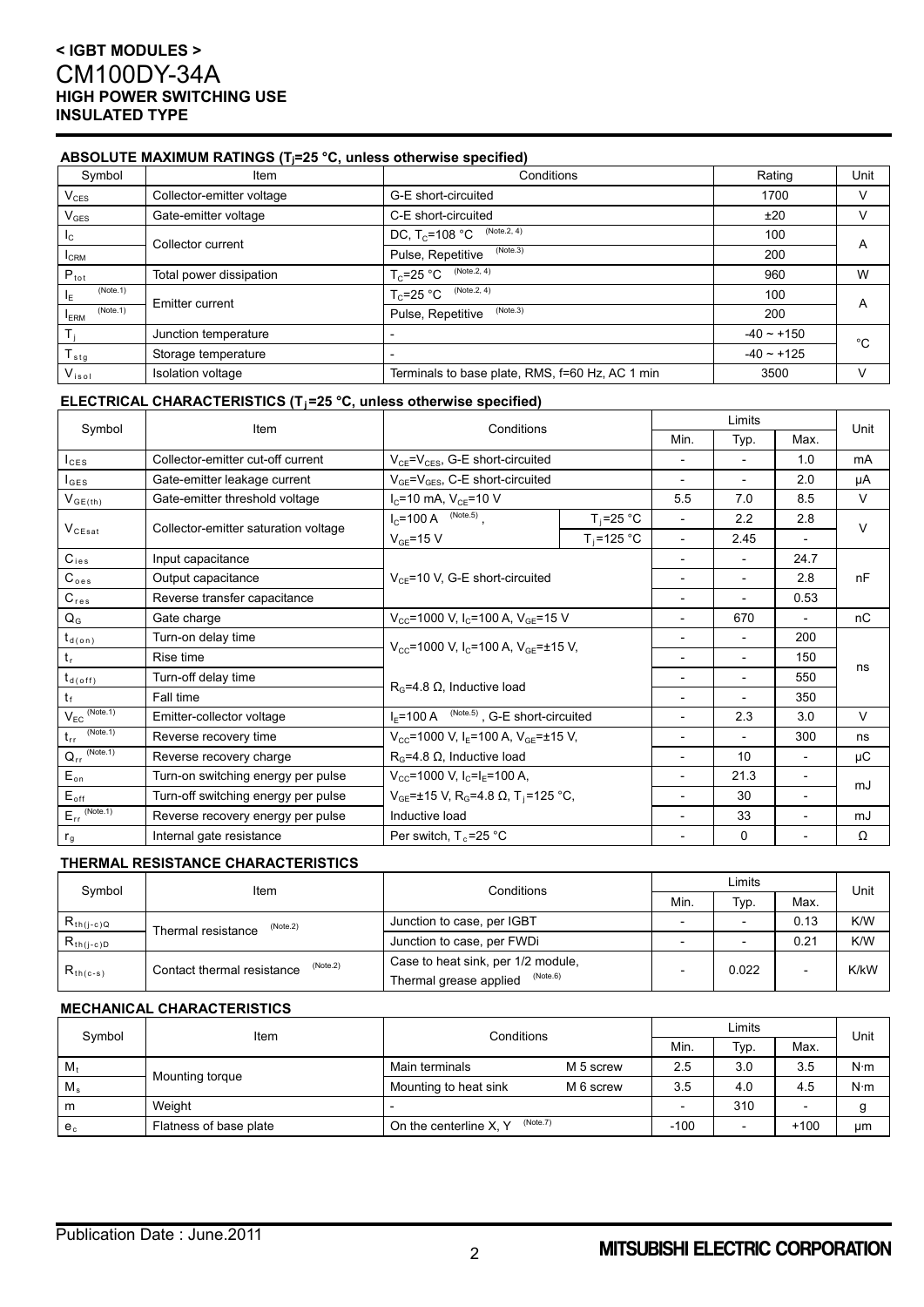Note1. Represent ratings and characteristics of the anti-parallel, emitter-collector free wheeling diode (FWDi).

- 2. Case temperature ( $T_c$ ) and heat sink temperature ( $T_s$ ) are defined on the each surface (mounting side) of base plate and heat sink just under the chips. Refer to the figure of chip location.
	- The heat sink thermal resistance should measure just under the chips.
- 3. Pulse width and repetition rate should be such that the device junction temperature  $(T_i)$  dose not exceed  $T_{jmax}$  rating.
- 4. Junction temperature  $(T_i)$  should not increase beyond  $T_{jmax}$  rating.
- 5. Pulse width and repetition rate should be such as to cause negligible temperature rise. Refer to the figure of test circuit.
- 6. Typical value is measured by using thermally conductive grease of λ=0.9 W/(m·K).
- 7. Base plate (mounting side) flatness measurement points (X, Y) are as follows of the following figure.



#### **RECOMMENDED OPERATING CONDITIONS**

| Symbol                                         | Item                          | Conditions                   | ∟imits |      |      | Unit |
|------------------------------------------------|-------------------------------|------------------------------|--------|------|------|------|
|                                                |                               |                              | Min.   | Typ. | Max. |      |
| $V_{\rm CC}$                                   | (DC) Supply voltage           | Applied across C1-E2         |        | 1000 | 1100 |      |
| $\mathsf{V}_{\mathsf{G}\mathsf{E}\mathsf{on}}$ | Gate (-emitter drive) voltage | Applied across G1-Es1/G2-Es2 | 13.5   | 15.0 | 16.5 |      |
| $R_{G}$                                        | External gate resistance      | Per switch                   | 4.8    |      | 48   | 77   |

**CHIP LOCATION (Top view) CHIP LOCATION (Top view) Dimension in mm, tolerance: ±1 mm** 



Tr1/Tr2: IGBT, Di1/Di2: FWDi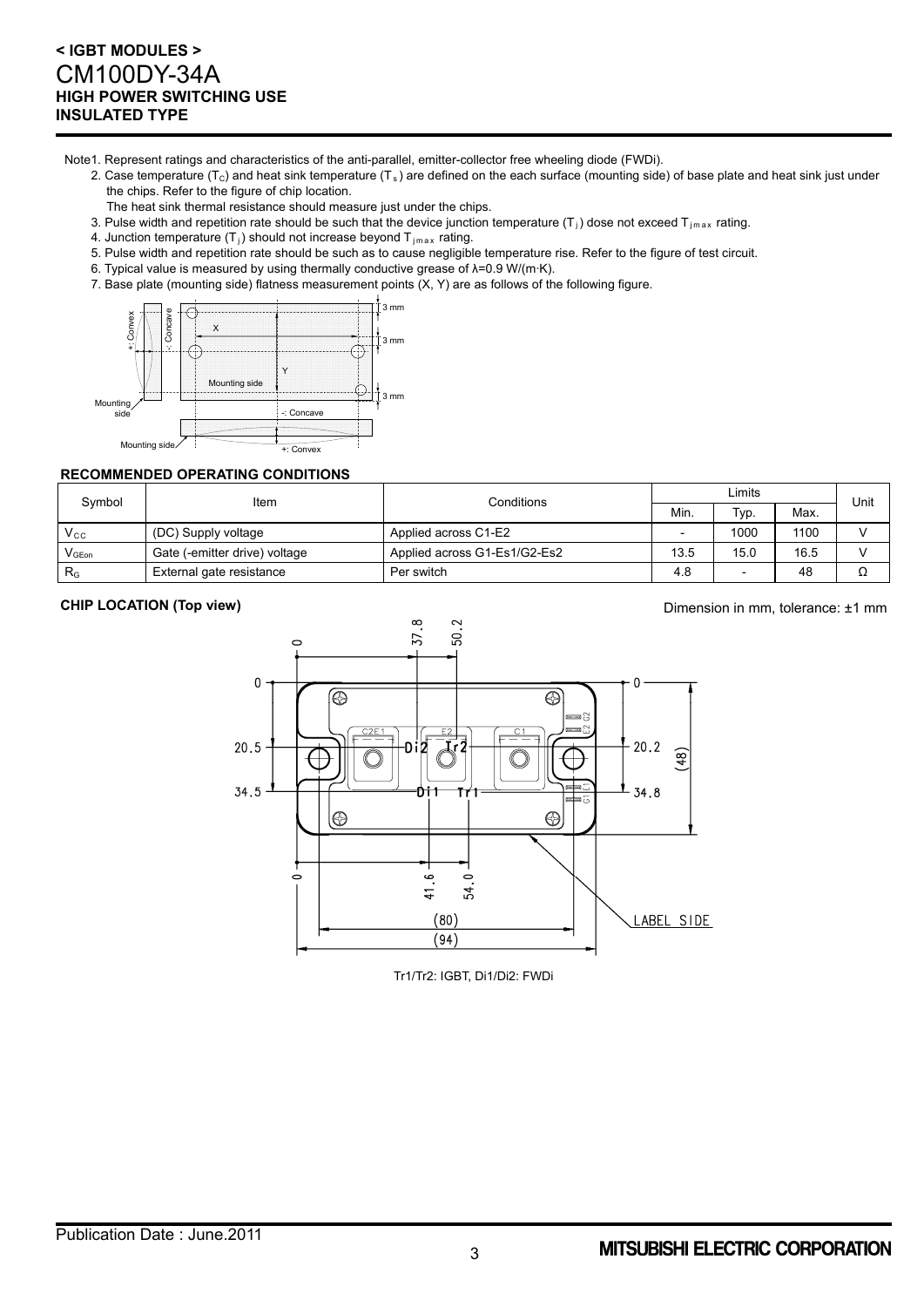

**Turn-on / Turn-off switching energy and Reverse recovery energy test waveforms (Integral time instruction drawing)**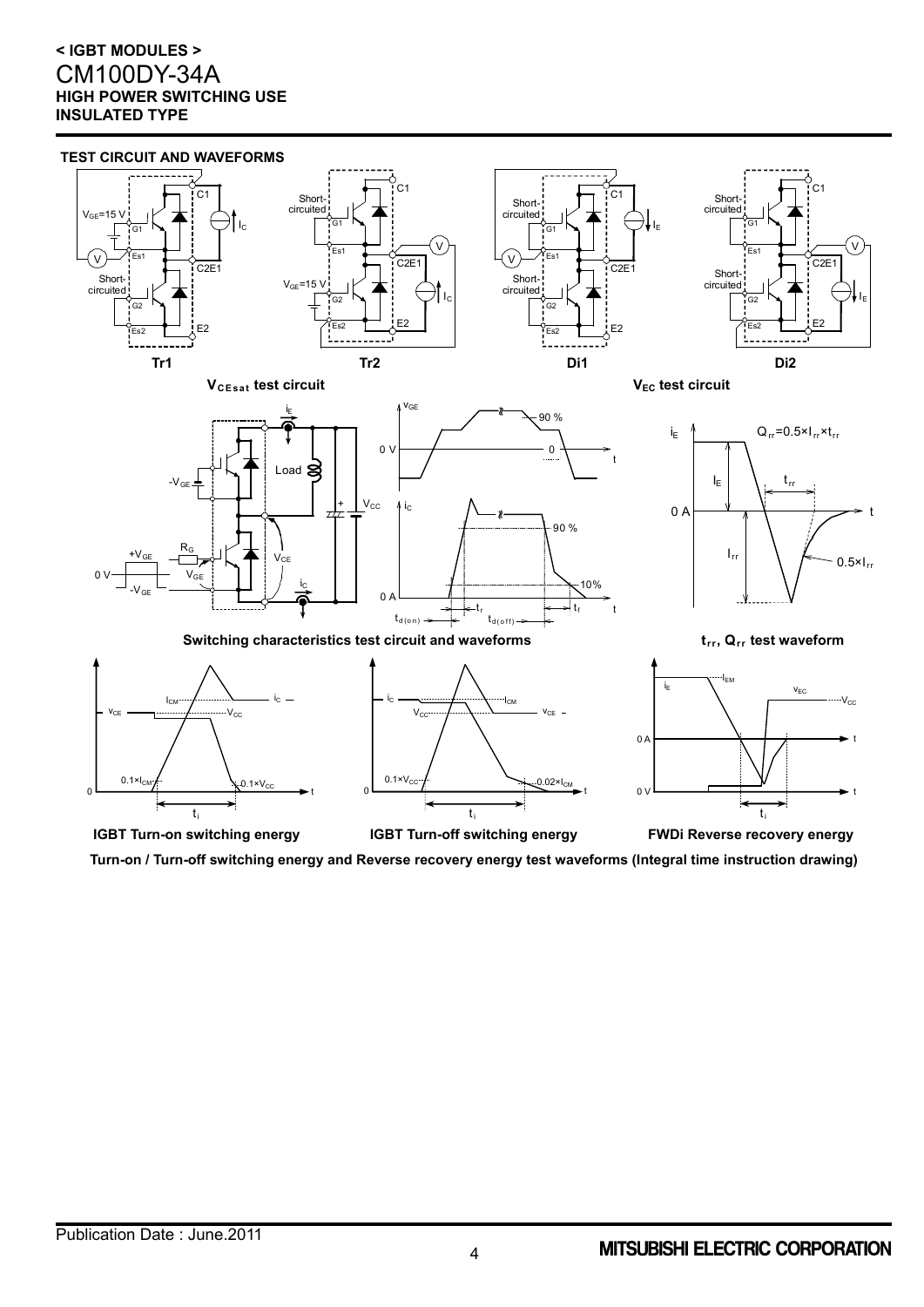#### **PERFORMANCE CURVES**

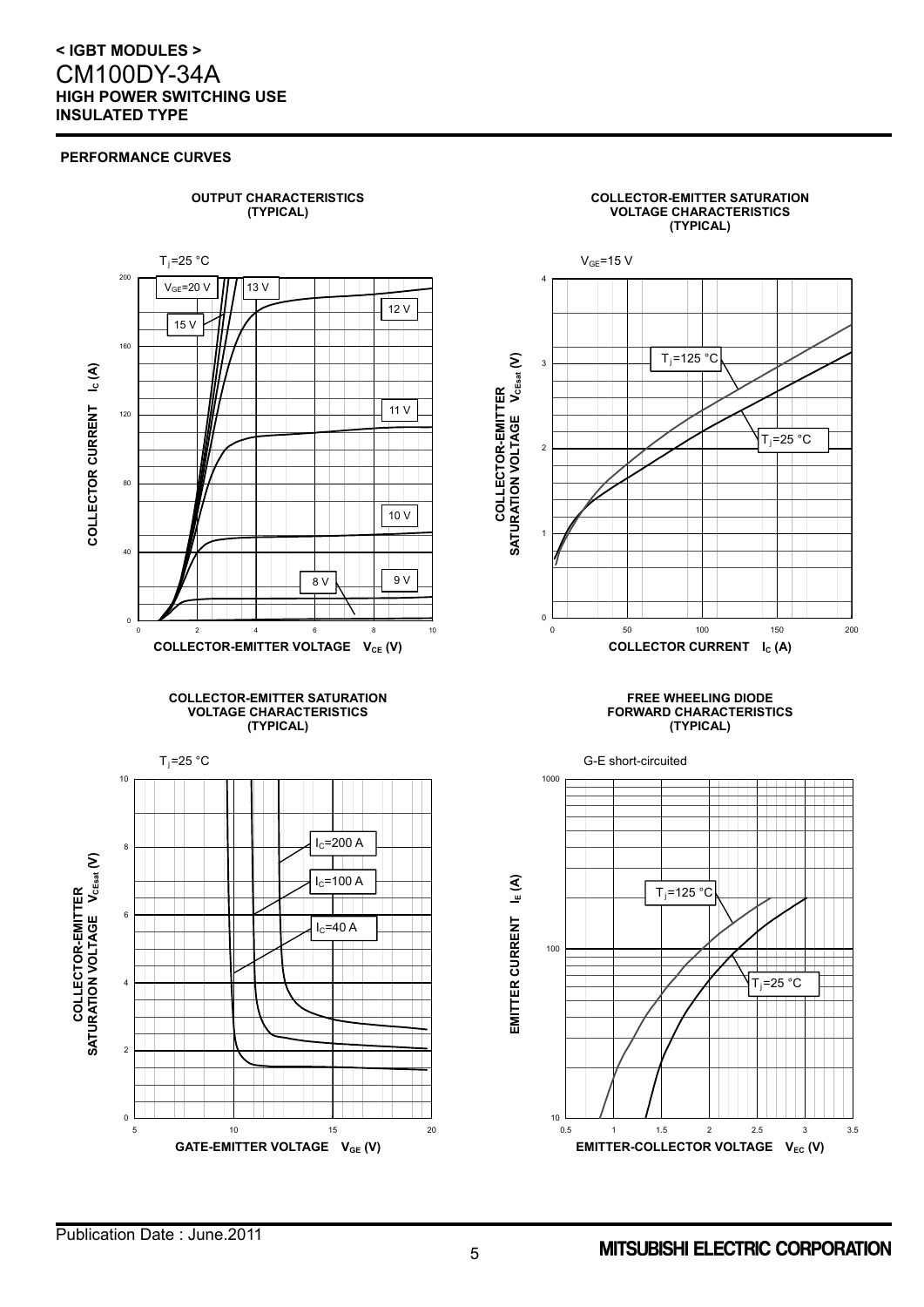#### **PERFORMANCE CURVES**

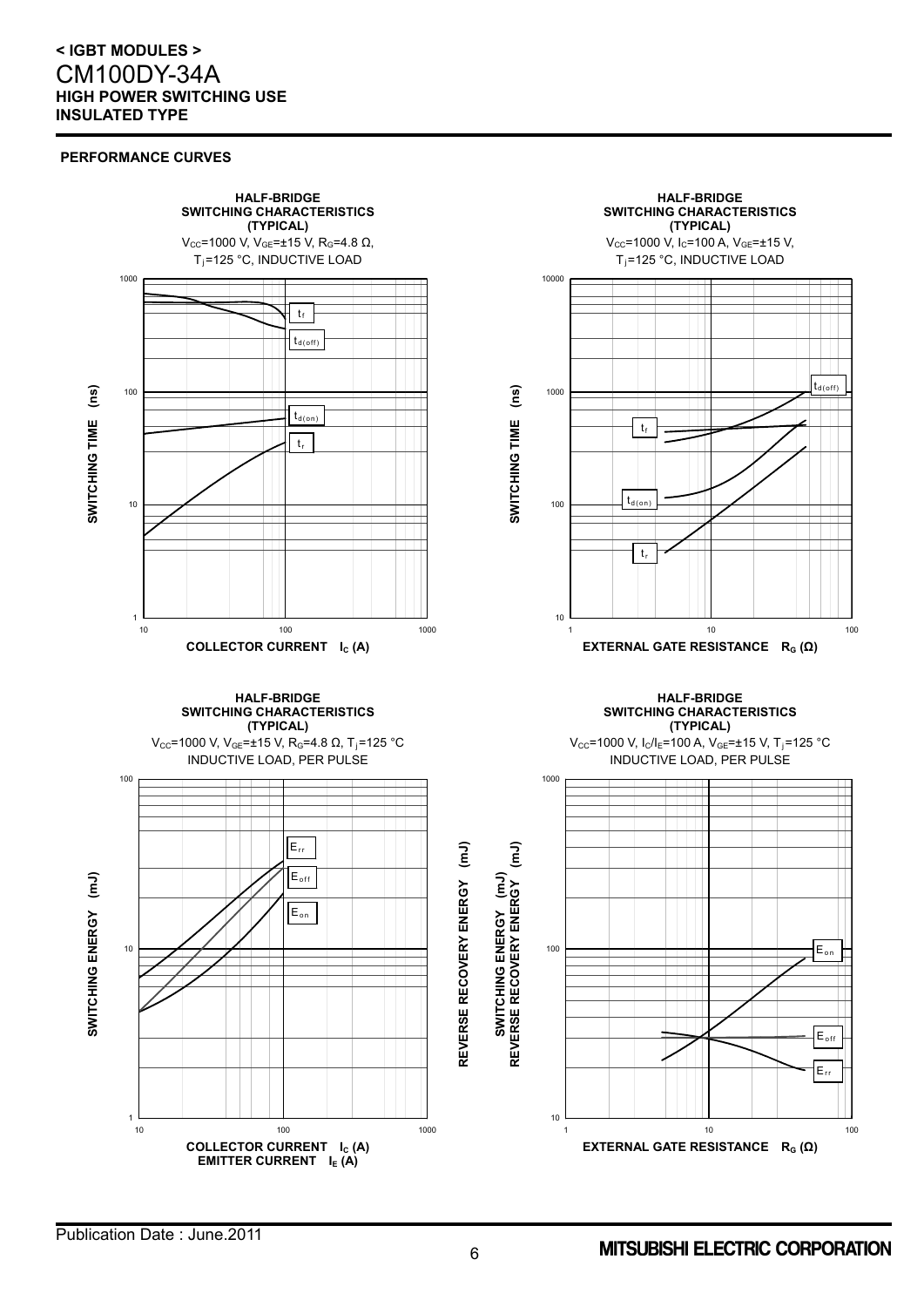#### **PERFORMANCE CURVES**





#### **TRANSIENT THERMAL IMPEDANCE CHARACTERISTICS (MAXIMUM)**



Publication Date : June.2011